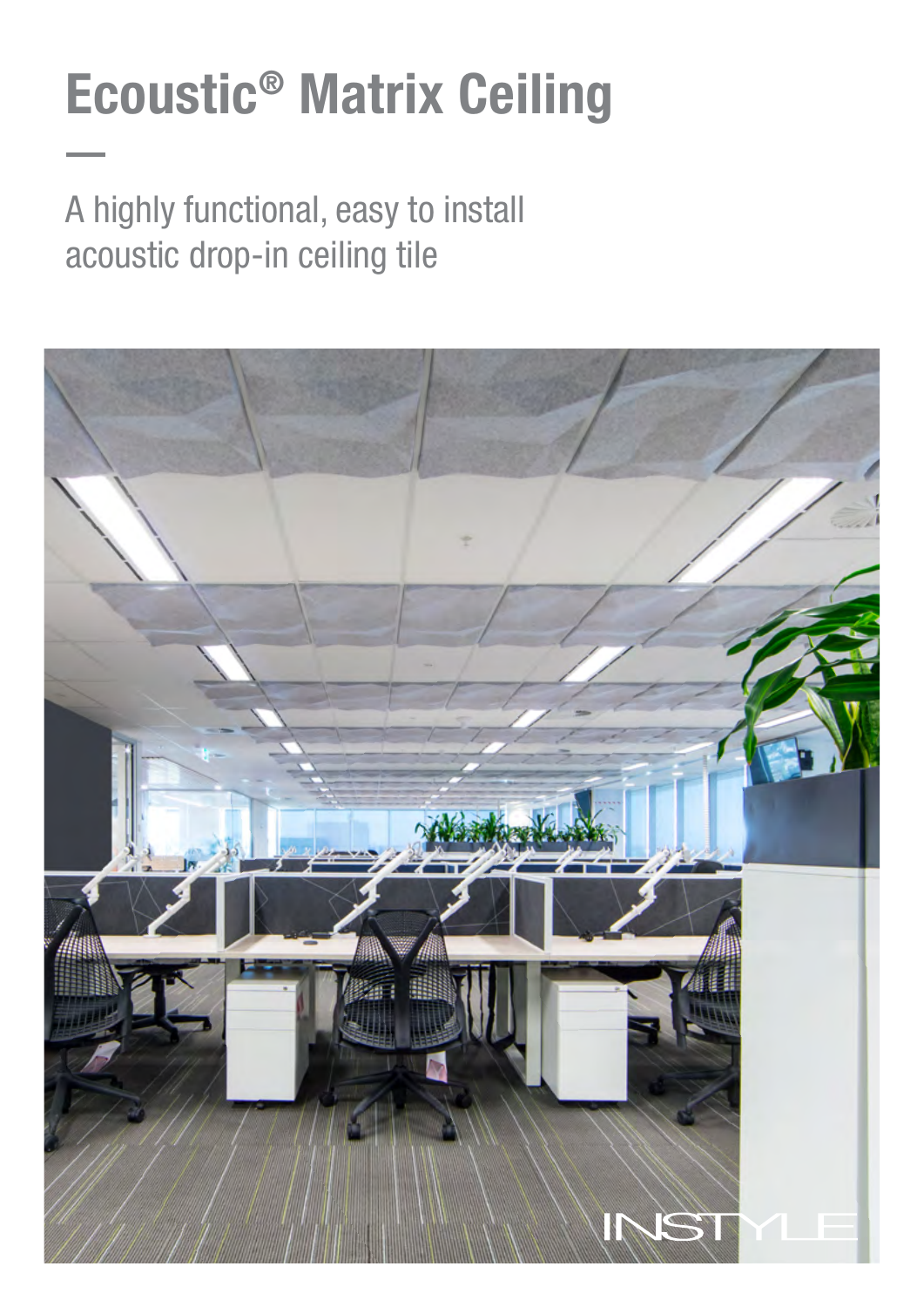# Ecoustic® Matrix Ceiling Tile



Side View



- PRODUCT Ecoustic<sup>®</sup> Matrix Ceiling Tile Ecoustic® Matrix Coffered Ceiling Tile
- DESCRIPTION Highly functional sound absorbent drop-in ceiling tile designed for new and existing suspended ceilings, also available in Coffered version for low-height ceilings
- COMPOSITION 100% polyester (<32.5% PC + PI recycled PET)
- DIMENSIONS 600 Tile: 595mm (w) x 595mm (h) x 65mm (d) 1200 Tile: 1195mm (w) x 595mm (h) x 65mm (d) Matrix Ceiling Tile drops into new or existing 15mm and 24mm Exposed Tee drop ceiling grid systems with a nominal 600 x 600mm or 1200 x 600mm grid. Ensure the tile is suitable for your selected system prior to ordering

ACOUSTIC NRC 0.75 /  $\alpha$ w 0.75(H) (400mm airgap)



FIRE TEST AS/ISO 9705 Group 1

|             | SMOGRA < 100                                                                            |
|-------------|-----------------------------------------------------------------------------------------|
| GB8624-2012 | Grade B1                                                                                |
| APPLICATION | Drop-in ceiling tiles                                                                   |
| ORIGIN      | Made in Australia                                                                       |
| WARRANTY    | A 12 month warranty is provided against<br>manufacturing defects. Internal installation |

stallation only, outdoor use will void any warranty

Please contact your representative for CAD drawings

Front View 1200 Tile: 1195 x 595mm



#### **BENEFITS**

Designed for the Environment



Toxicity: Polyester is non-toxic and is classed the same as wood under the State of New York Article 15 Part 1120. Matrix Ceiling Tile does not contain any Red List Chemicals (USA EPA).

Building Rating Systems: Matrix will contribute the following points for Green Star, LEED  $+$  WELL building standards.

| <b>Criteria</b>                       | Green<br><b>Star</b> | <b>LEED</b> | WFI I     |
|---------------------------------------|----------------------|-------------|-----------|
| <b>Recycled Content</b>               |                      |             | <b>NA</b> |
| Low VOC                               |                      |             |           |
| <b>Recycling Program</b>              |                      |             | <b>NA</b> |
| <b>EPD</b>                            |                      |             | <b>NA</b> |
| <b>Declare Label</b>                  | NА                   |             |           |
| <b>Greentag Level A Certification</b> |                      |             |           |
| <b>Toxic Material Reduction</b>       | NΔ                   | NΔ          |           |

| <b>HOW TO SPECIFY</b> |                                                                                                 |
|-----------------------|-------------------------------------------------------------------------------------------------|
| <b>DESIGN</b>         | Ecoustic <sup>®</sup> Matrix Ceiling Tile<br>Ecoustic <sup>®</sup> Matrix Coffered Ceiling Tile |
| <b>TILE SIZE</b>      | 600 Tile or 1200 Tile                                                                           |
| <b>COLOUR</b>         | Select from felt colours                                                                        |

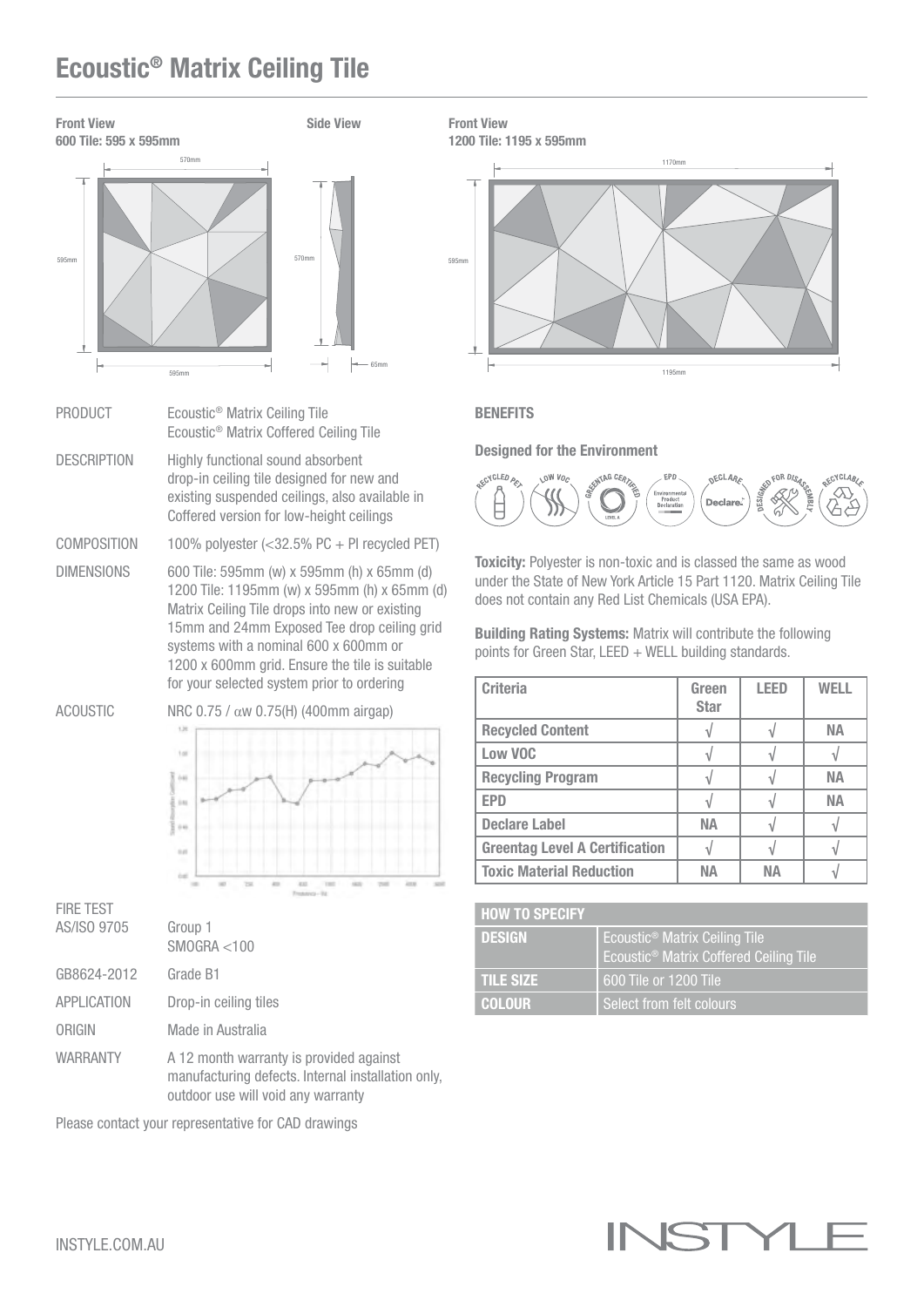## Ecoustic® Matrix Ceiling Tile Components



8 tiles per box in a single colour

| White       | Cream     | <b>Natural</b> | <b>Oatmeal</b> | Quartz | Taupe        |
|-------------|-----------|----------------|----------------|--------|--------------|
|             |           |                |                |        |              |
| <b>Opal</b> | Dove      | Oyster         | Light Grey     | Pewter | Charcoal     |
|             |           |                |                |        |              |
| Spray       | Sky       | <b>Baltic</b>  | Nautical       | Cobalt | Indigo       |
|             |           |                |                |        |              |
| Fresco      | Lime      | Green          | Field          | Caper  | Aqua         |
|             |           |                |                |        |              |
| Yellow      | Lemon     | Orange         | Paprika        | Red    | <b>Berry</b> |
|             |           |                |                |        |              |
| Cameo       | Aubergine | Fossil         | Jet            |        |              |

## IMPORTANT

[ Not supplied ]

Moisture Absorption: Exposure to an atmosphere of 50% and 95% RH for four days provides moisture absorption of less than 0.2% per volume. As Ceiling Matrix is 100% polyester, it will not degrade over time due to moisture, mildew or rot in office environments.

Fixtures: Any fixtures must be supported independent to the tile. Ceiling Matrix can be cut on site to accommodate for new and existing lighting and fixtures. When cutting use a new blade for each cut and ensure the area to be cut is fully supported throughout. Cut from the tile face with care.

HVAC: Ensure Ceiling Matrix is compliant with the specified HVAC system. Ceiling Matrix is recommended for Ducted Return Air and is not Plenum Return Air rated.

Back Loading: Ceiling Matrix is not suitable for back loading. Loads must be supported independently by the grid or through the use of additional fixtures.

Product may vary in colour due to the nature of the media

Please refer to website for current colour range

Variation in fibre mix and colour is an inherent feature of this product and variation from batch to batch may occur

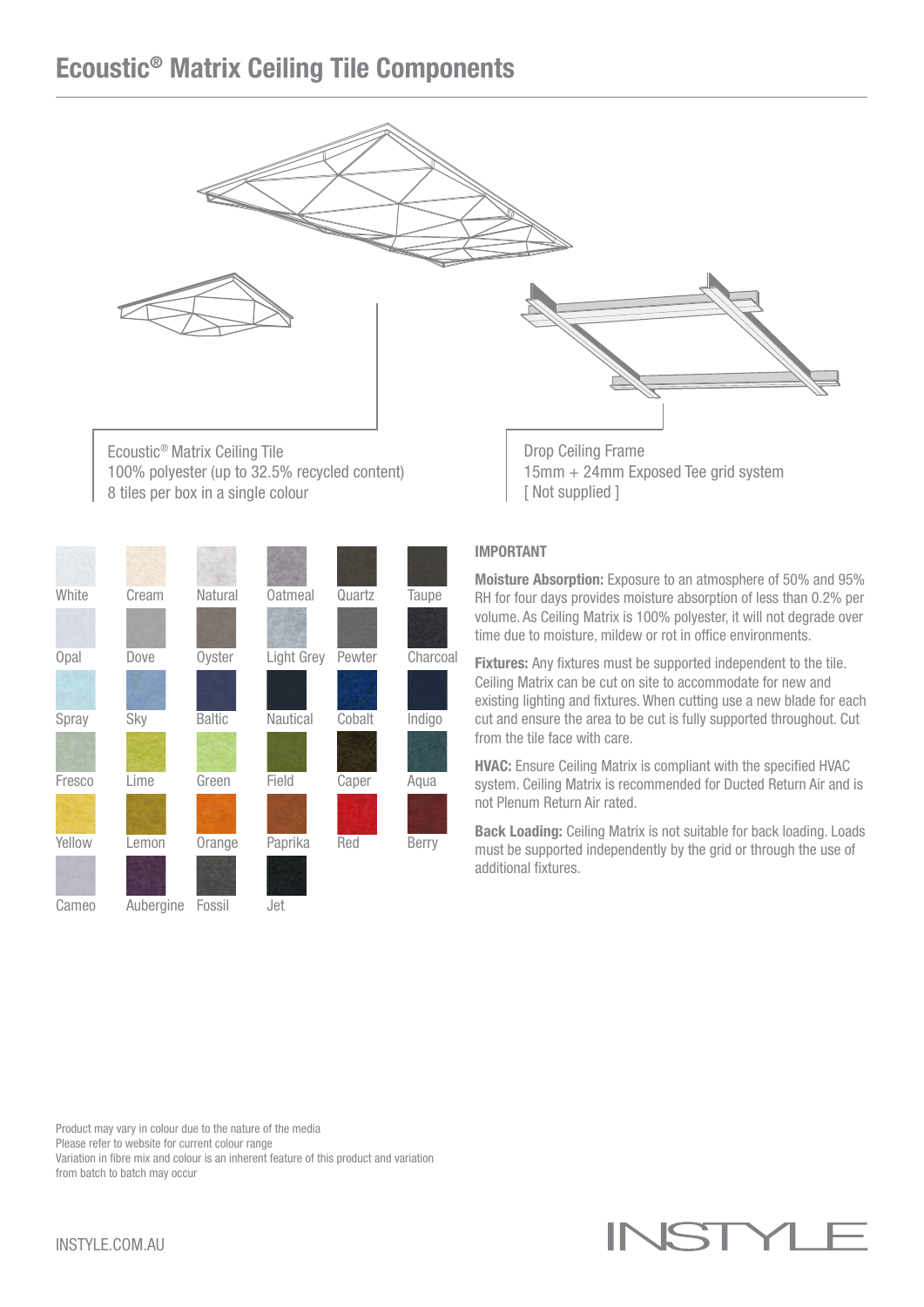